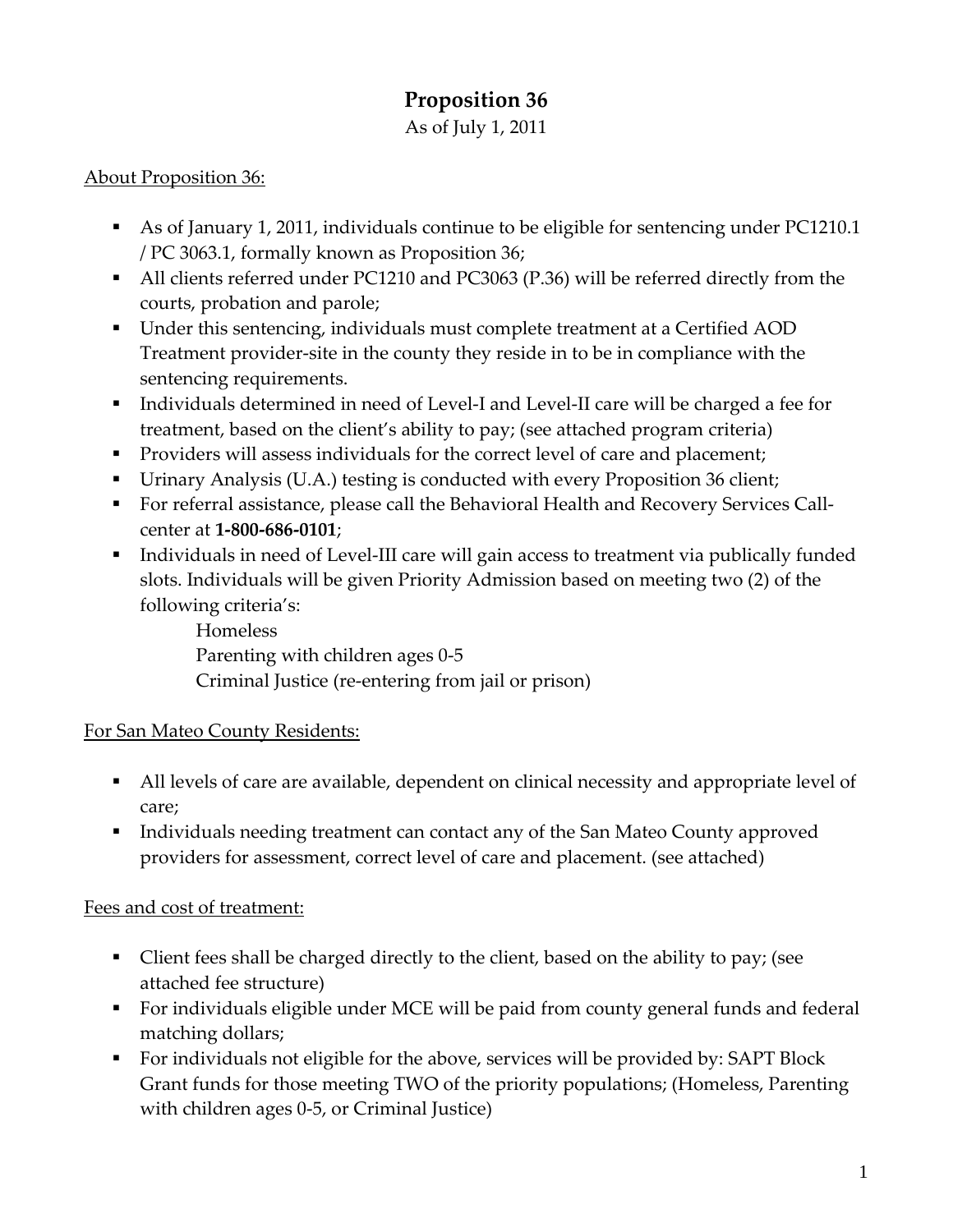Individuals successfully completing treatment shall receive a completion certificate from the treatment provider and the "next steps' handout;

### For Non-San Mateo County Residents:

Individuals seeking treatment in the county they reside in, please refer to the lead county agency's located at:

### http://adp.ca.gov/OTP/docs/OTP\_LeadAgencies.doc

**Program requirements are individualized for each county. Individuals will need to** contact the county for further assistance.

*Please contact Paula Nannizzi for further assistance at 802‐6468 or pnannizzi@co.sanmateo.ca.us* Reporting to Probation/Parole:

- Proof of Enrollment or Non-Compliance reports will be faxed to Probation Officer or Parole Agent
- Non-compliant monthly reviews shall be well documented with reasons of noncompliance. (non‐compliance includes: excessive absences, dirty UA's or individuals lack of motivation for successful treatment completions)
- Discharge reporting shall happen within 48 hours of treatment completion or discharge.
- Negative discharge reporting shall happen verbally and in writing immediately.
- Negative discharges should be well documented stating the level of engagement the provider offered to continue the individual's treatment episode.
- Individuals successfully completing treatment shall receive a completion certificate from the treatment provider and the "Next Steps' handout. (attached)

### San Mateo County Courts‐

 Individuals successfully completing treatment shall receive a completion certificate from the treatment provider and the "next steps' handout.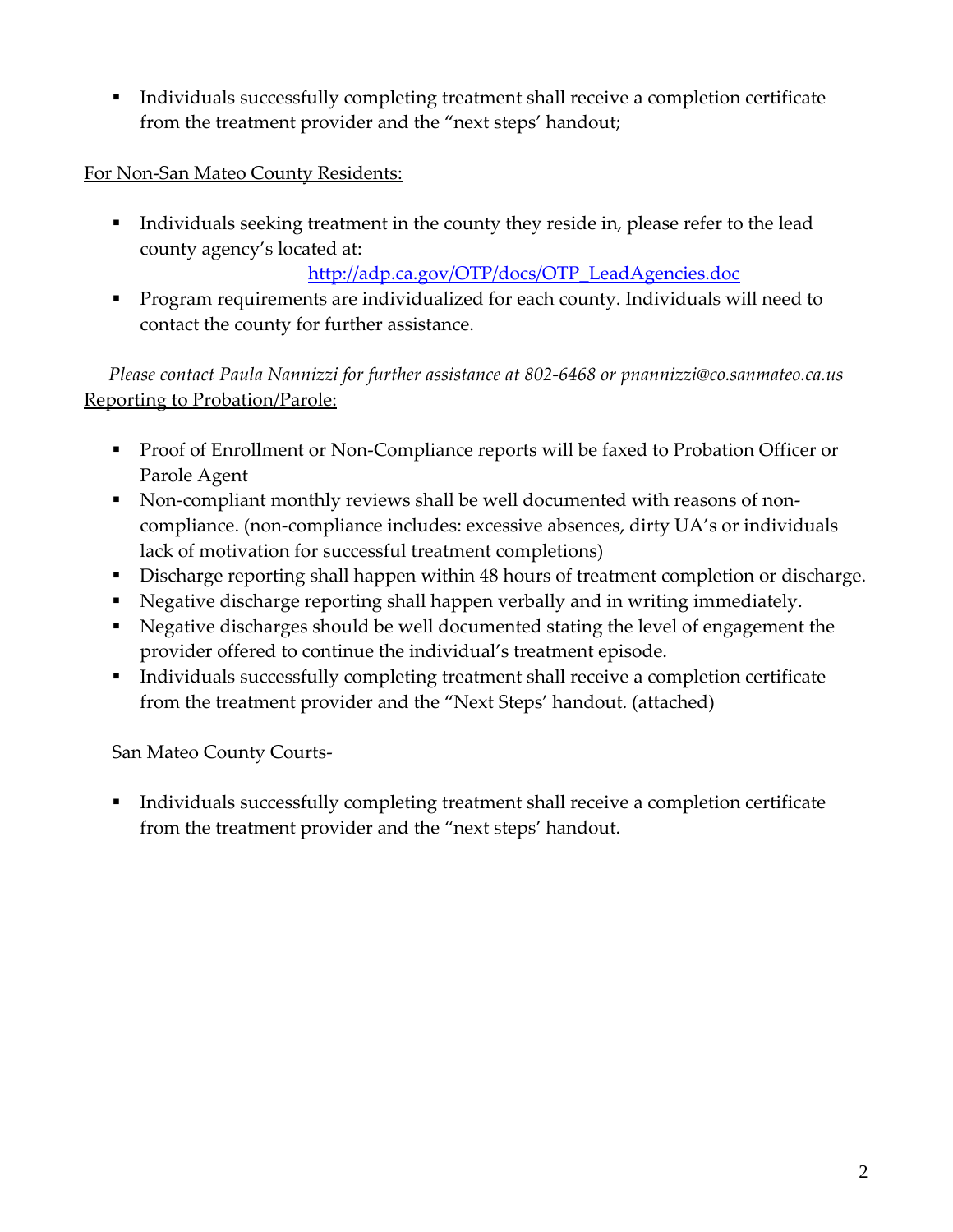# **San Mateo County Proposition 36 Services**

### **Level One:**

Asian American Recovery Services (ODASA) Archway, First Chance (Star‐Vista) El Centro Free At Last

Latino Commission Our Common Ground Project 90 Pyramid Alternatives Sitike Counseling Center

#### **Level Two:**

Asian American Recovery Services (ODASA) First Chance (Star‐Vista) Free At Last Latino Commission Our Common Ground

Project 90 Pyramid Alternatives Sitike Counseling Center Women's Enrichment Center (Star‐Vista) Women's Recovery Association

### **Level Three:**

Free At Last Hope House, Service League Latino Commission

Our Common Ground Project 90 Women's Recovery Association

### **Level One**

A fee will be charged to clients based on ability to pay Weekly random drug testing (3 consecutive negative tests required for successful completion)

#### **Program Description**

|                                                | Total       | <b>25 Hours of service</b> |
|------------------------------------------------|-------------|----------------------------|
| Twelve, half hour individuals weekly:          | $= 6$ Hours |                            |
| One, 1 hour Individual every other week or     |             |                            |
| Twelve, 1.5 hour groups per week for 12 weeks: |             | $= 18$ hours               |
| One, 1 hour Intake:                            |             | $=$ 1 hour                 |

#### **Program Rules**

- 1. 3 absences allowed (terminate on 4th)
- 2. Not allowed to attend session if fail to pay;
- 3. Must sign sign‐in roster at the front desk and in group;
- 4. Not allowed into session if more than 5 minutes late;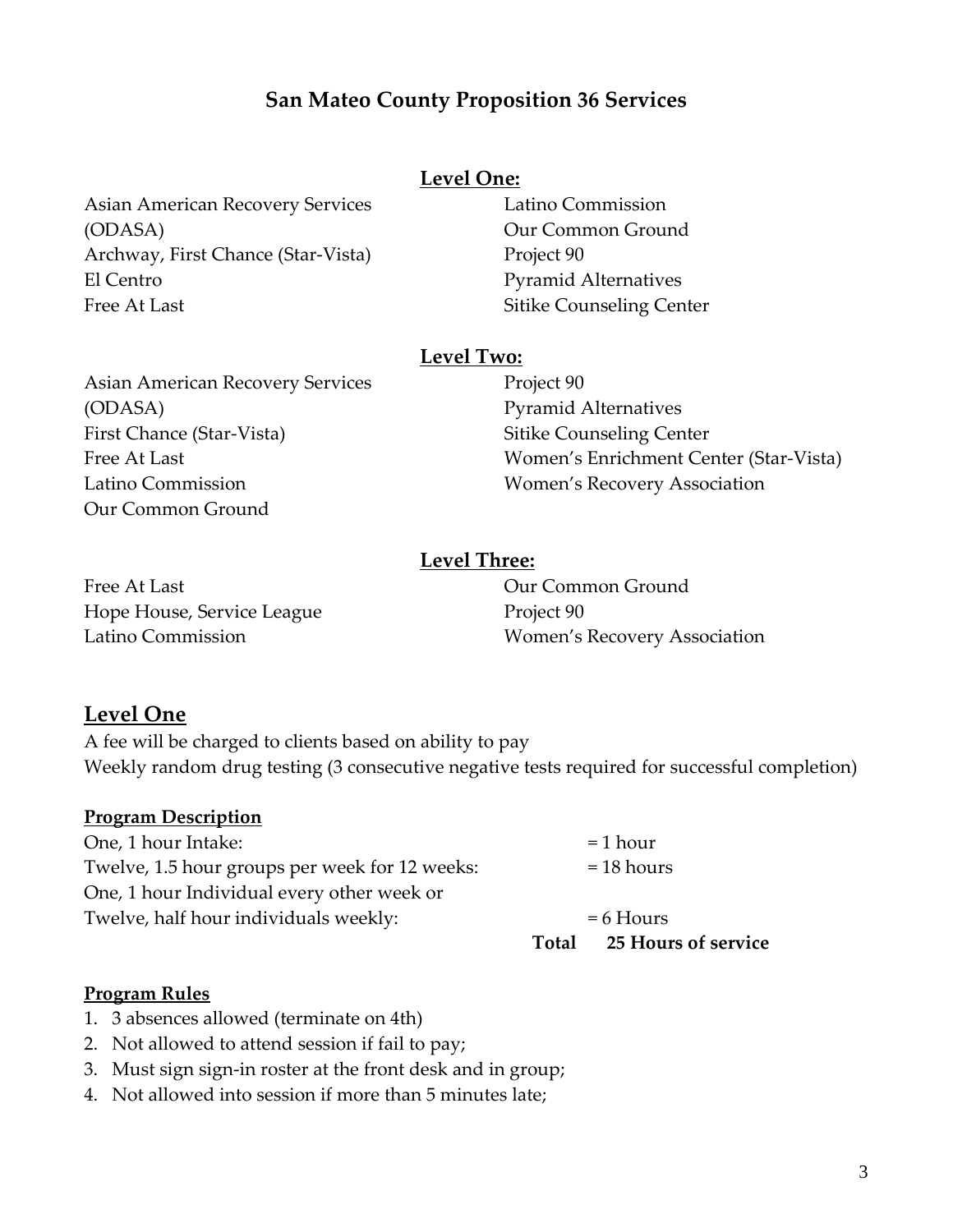- 5. Abstain from all mood and mind‐altering drugs (unless prescribed by a physician) while enrolled for services;
- 6. Must provide copy of any prescription medication;
- 7. Must attend and provide verification of attendance at total of six 12‐Step Meetings;
- 8. Pay \$25.00 (cash) for any check returned;
- 9. Failure to test when required will result in an administrative positive test and may be subject to discharge from the program;
- 10. Client is allowed 2 weeks (14 days) after last group to complete last individual session or must be discharged;
- 11. Coordination with County AOD/Probation/Parole as required;
- 12. In order to successfully complete the program:
	- a. attend all required group sessions,
	- b. verification of attendance at 12 step meetings,
	- c. minimum of three (3) consecutive negative drug tests,
	- d. paid all outstanding fees
	- e. Failure to comply with the above at the last individual session will result in NOT being seen. Client will be charged an absence for the appointment. If this absence exceeds the allowed number of absences client will be discharged.

# **Program Fees: Client must present wage documentation including pay stubs, tax returns, and bank deposit verification. Must have proof of General Assistance to be eligible for GA fee.**

| Gross Income $$1,501 + monthly$                 | <u>Program Fee:</u> | \$920.00 |
|-------------------------------------------------|---------------------|----------|
| Gross Income under \$1,500 month                | Program Fee:        | \$500.00 |
| Client can provide proof of General Assistance: | Program Fee:        | \$120.00 |

### **Additional Program Costs**

| Absences:            | \$30.00 |
|----------------------|---------|
| Re-Enrollment:       | \$35.00 |
| <b>Urine Testing</b> | \$30.00 |

### **Reasons for Discharge**

Non adherence to treatment contract Excessive absences 3 allowed, discharged on 4<sup>th</sup> absence Failure to thrive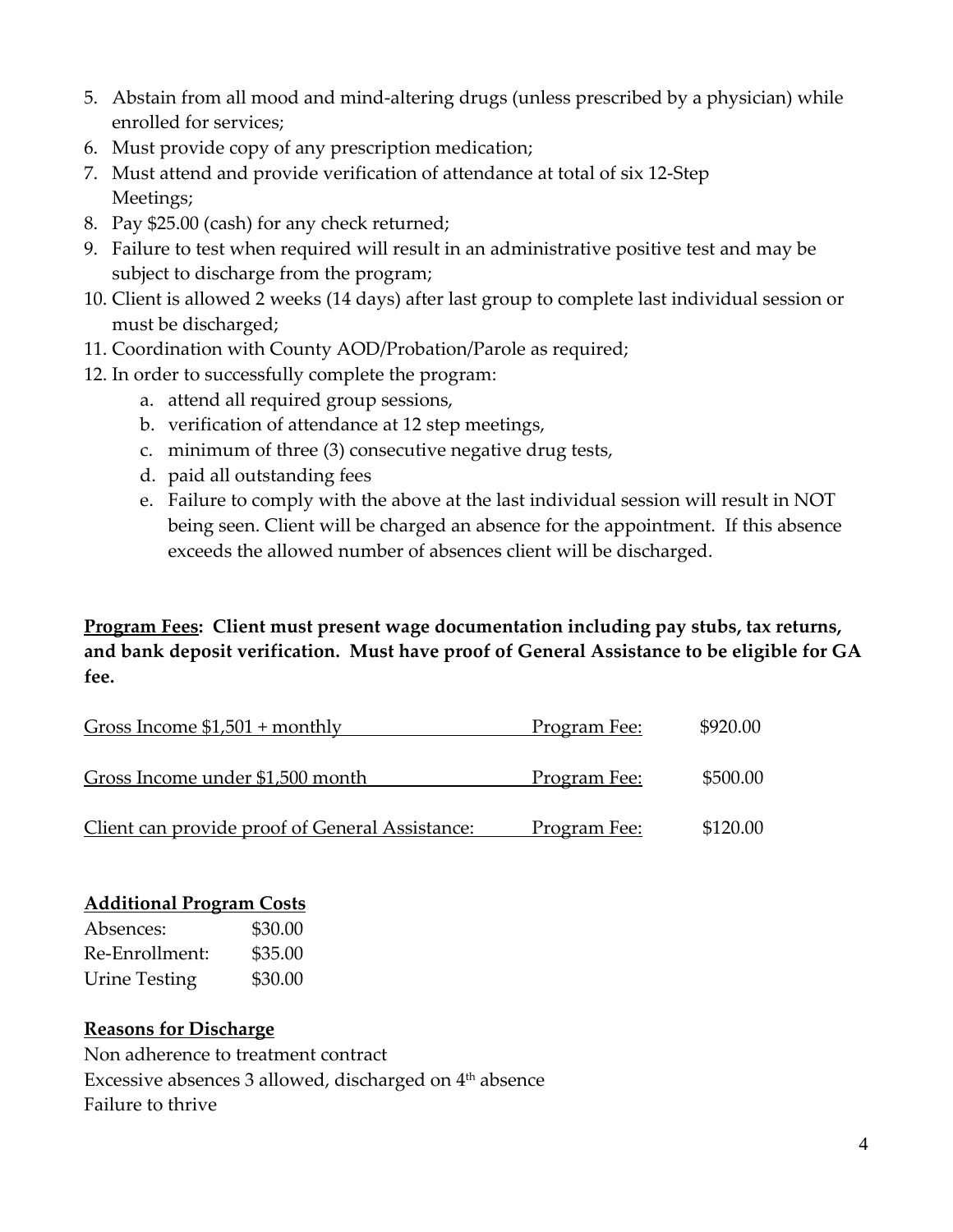| Monthly<br>Income | <b>Program Fee</b> | Absences | Re-Enrollment | Late Fee |
|-------------------|--------------------|----------|---------------|----------|
| Proof of GA       | 120.00             | 5.00     | 5.00          | 10.00    |
| \$0 to \$1,500    | \$500.00           | 5.00     | 5.00          | 10.00    |
| $$1,501 +$        | \$920.00           | \$30.00  | \$35.00       | \$10.00  |

# **Level One Fee Determination**

All fees for the Prop 36 Program are based on your income. Your fee will be set at the highest level unless you provide proof of being on General Assistance or earning less than \$1,501 per month.

In order to receive a reduction of the fee you must provide proof of your income and sign a release of confidentiality so that your family may be asked to provide evidence of your income. You are responsible for the full fee until your request is approved. Reductions in fee are not retroactive.

You will be allowed up to 3 absences and discharged from treatment upon your 4<sup>th</sup> absence. However, you will need to make up the session(s) you have missed. In addition, you will be charged \$30.00, or the approved amount indicated above, over and above the total fee agreed upon below for each absence and a \$10.00 late fee for late payments.

If you are discharged from treatment and the Court mandates you back to treatment at our agency you will be required to pay any unpaid balance to date and a \$35.00 non‐refundable re‐ enrollment fee.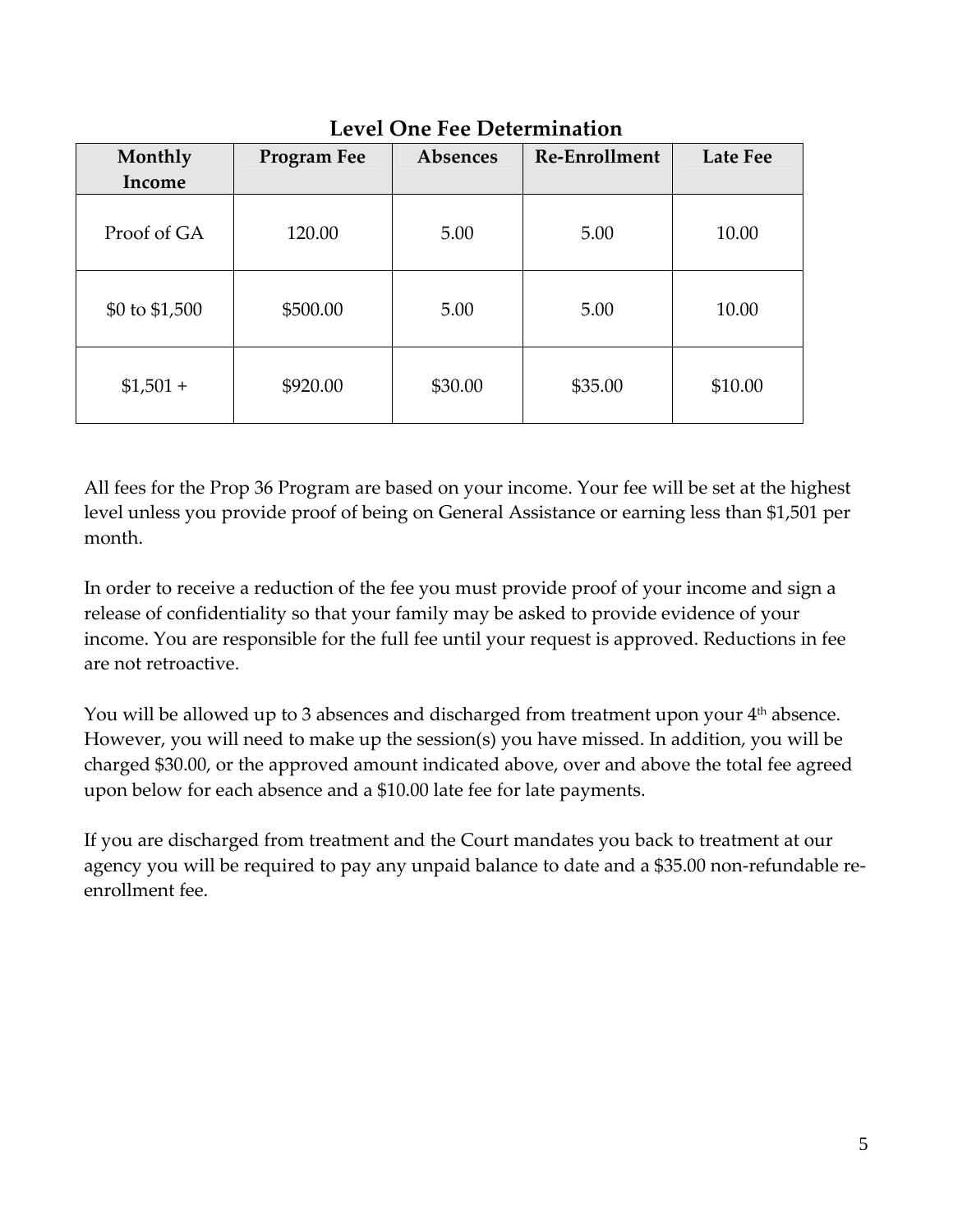# **Level Two**

A single fee will be charged to clients. Weekly random drug testing (3 consecutive negative tests required for successful completion)

# **Program Description**

Between 9 to 20 hours of direct service per week; 60 days of service.

# **Program Rules**

- 1. 6 absences allowed (terminate on 7th)
- 2. Not allowed to attend session if fail to pay
- 3. Must sign sign‐in roster at the front desk and in group
- 4. Not allowed into session if more than 5 minutes late
- 5. Abstain from all mood and mind‐altering drugs (unless prescribed by a physician) while enrolled for services
- 6. Must provide copy of any prescription medication
- 7. Must attend and provide verification of attendance at total of six 12‐Step meetings
- 8. Pay \$25.00 (cash) for any check returned
- 9. Failure to test when required will result in an administrative positive test and may be subject to discharge from the program
- 10. Coordination with County AOD/Probation/Parole as required
- 11. In order to successfully complete the program:
	- a. attend all required group sessions,
	- b. provide verification of attendance at 12 step meetings,
	- c. provide a minimum of three (3) consecutive negative drug tests,
	- d. paid all outstanding fees
	- e. Failure to comply with all of the above at the last individual session will result in NOT being seen. Client will be charged an absence for the appointment. If this absence exceeds the allowed number of absences client will be discharged

# **Program Cost: \$85.00 per day**

### **Additional Program Costs**

| Absences:            | \$30.00 |
|----------------------|---------|
| Re-Enrollment:       | \$35.00 |
| <b>Urine Testing</b> | \$30.00 |

### **Reasons for Discharge**

Non adherence to treatment contract Excessive absences 3 allowed, discharged on  $4<sup>th</sup>$  absence Failure to thrive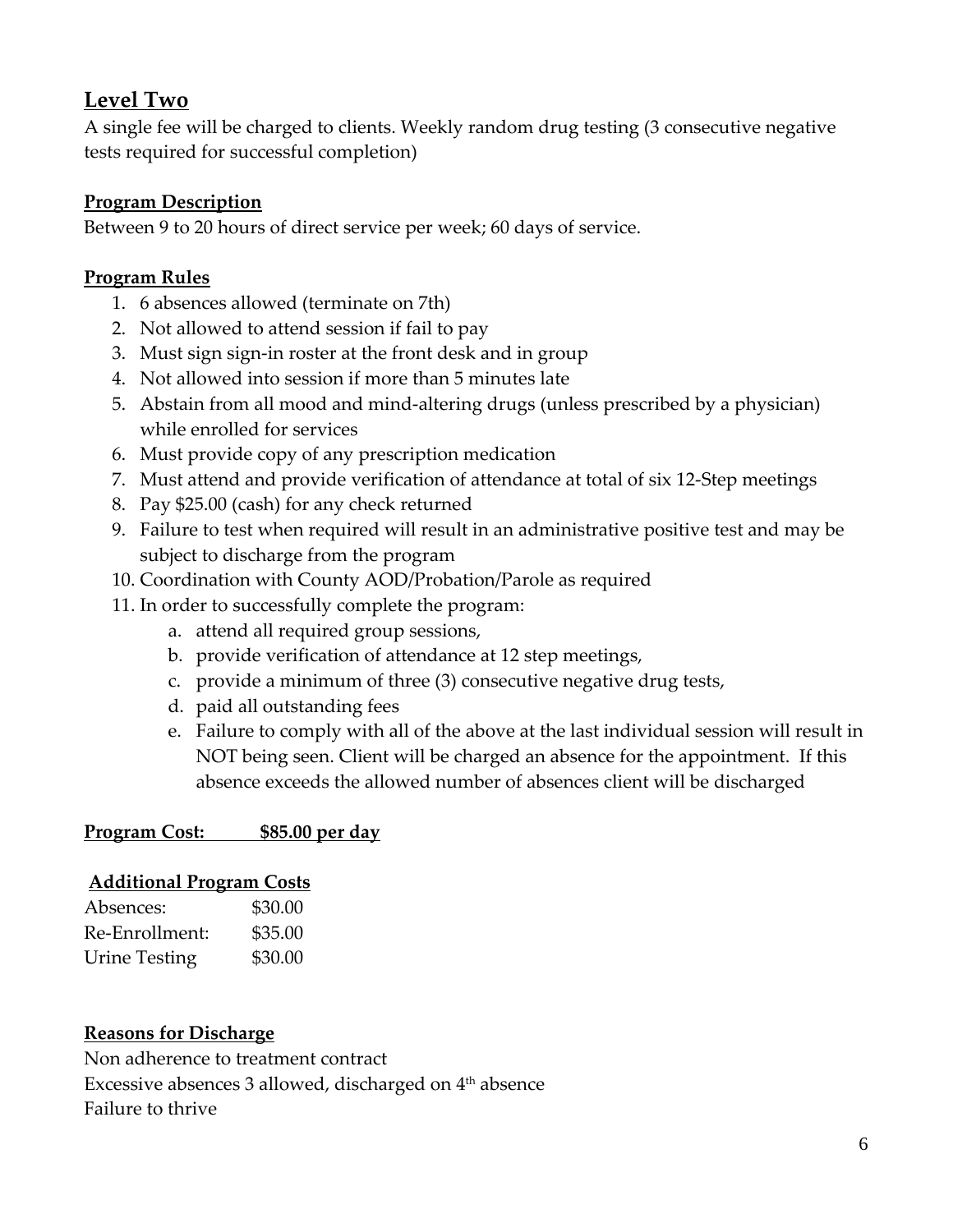# **Level Three**

Contractor will give priority admission to San Mateo County residents and who meet two of the Alcohol and Drug Services (AOD) treatment and recovery services criteria's in the following priority populations: Parent with Child, Homeless or Criminal Justice. In meeting the 2‐ priority populations' individuals can be placed into a county funded slot.

# **Program Description**

90 bed days Weekly random drug testing (3 consecutive negative tests required for successful completion)

### **Program Rules**

- 1. Abstain from all mood and mind‐altering drugs (unless prescribed by a physician) while enrolled for services
- 2. Must provide copy of any prescription medication
- 3. Must attend and provide verification of attendance at total of six 12‐Step meetings
- 4. Pay \$25.00 (cash) for any check returned
- 5. Failure to test when required will result in an administrative positive test and may be subject to discharge from the program
- 6. Coordination with County AOD/Probation/Parole as required
- 7. In order to successfully complete the program:
	- a. attend all required group and individual sessions
	- b. provide verification of attendance at 12 step meetings,
	- c. provide a minimum of three (3) consecutive negative drug tests,
	- d. paid all outstanding fees
	- e. Failure to comply with all of the above at the last individual session will result in NOT being seen.

# **Program Cost: \$85.00 per day for individuals not eligible under priority populations**

# **Additional Program Costs**

Re-Enrollment: \$35.00

### **Reasons for Discharge**

Non adherence to treatment contract; Failure to thrive.